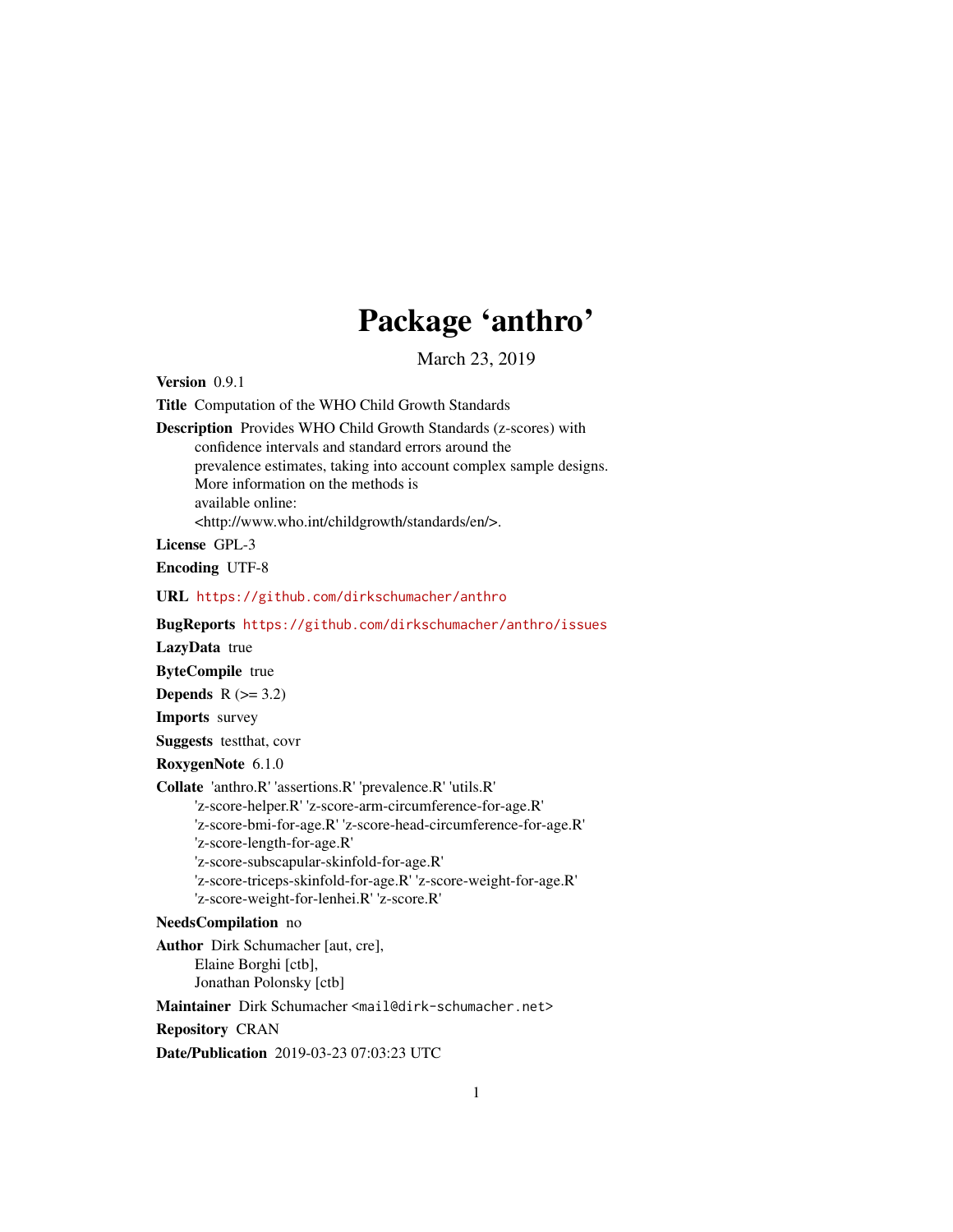### <span id="page-1-0"></span>R topics documented:

| Index |  |
|-------|--|
|       |  |
|       |  |
|       |  |

anthro *Compute the WHO Child Growth Standards*

#### Description

Provides WHO Child Growth Standards (z-scores) with confidence intervals and standard errors around the prevalence estimates, taking into account complex sample designs. More information on the methods is available online: <<http://www.who.int/childgrowth/standards/en/>>.

Package lifecycle is "maturing" in the tidyverse sense (<<https://www.tidyverse.org/lifecycle/>>). It is aimed to keep the API backward compatible, but changes to the API might occur.

<span id="page-1-1"></span>anthro\_prevalence *Compute prevalence estimates*

#### Description

Prevalence estimates according to the WHO recommended standard analysis: includes prevalence estimates with corresponding standard errors and confidence intervals, and z-score summary statistics (mean and standard deviation) with most common cut-offs describing the full index distribution (-3, -2, -1, +1, +2, +3), and at disaggregated levels for all available factors (age, sex, type of residence, geographical regions, wealth quintiles, mother education and one additional factor the user is interested in and for which data are available).

#### Usage

```
anthro_prevalence(sex, age = NA_real_, is_age_in_month = FALSE,
 weight = NA_real_, lenhei = NA_real_, measure = NA_character_,
 headc = NA_real_, armc = NA_real_, triskin = NA_real_,
 subskin = NA_{real}, oedema = "n", sw = 1, cluster = 1L,
 strata = 1L, typeres = NA_character_, gregion = NA_character_,
 wealthq = NA_character_, mothered = NA_character_,
 othergr = NA_character_)
```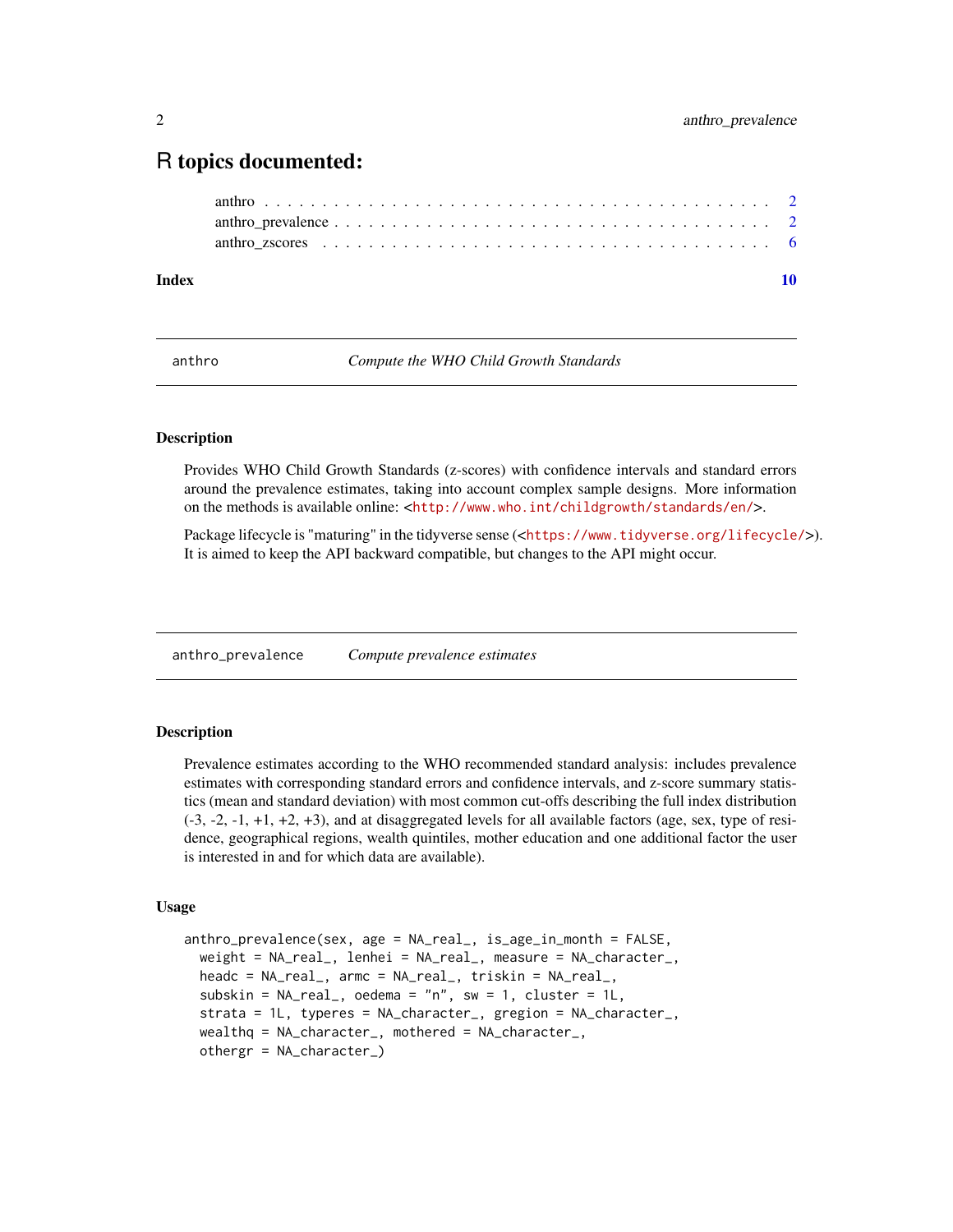#### Arguments

| sex             | A numeric or text variable containing gender information. If it is numeric, its<br>values must be: 1 for males and 2 for females. If it is character, it must be "m"<br>or "M" for males and "f" or "F" for females. No z-scores will be calculated if<br>sex is missing.                                                                                                                                                                                                                                                                                                                                                                                                                                                                                                                                                                                             |
|-----------------|-----------------------------------------------------------------------------------------------------------------------------------------------------------------------------------------------------------------------------------------------------------------------------------------------------------------------------------------------------------------------------------------------------------------------------------------------------------------------------------------------------------------------------------------------------------------------------------------------------------------------------------------------------------------------------------------------------------------------------------------------------------------------------------------------------------------------------------------------------------------------|
| age             | A numeric variable containing age information; age can be in either days or<br>months (if optional argument is_age_in_month is set to TRUE). An exact age<br>in days is expected and should not be rounded if age is in months. Age-related<br>z-scores will NOT be calculated if age is missing (NA).                                                                                                                                                                                                                                                                                                                                                                                                                                                                                                                                                                |
| is_age_in_month |                                                                                                                                                                                                                                                                                                                                                                                                                                                                                                                                                                                                                                                                                                                                                                                                                                                                       |
|                 | A logical flag; if TRUE, variable age unit will be treated as months. The function<br>converts it to days by dividing age by 30.4375 and rounding it to integer so that<br>reference tables can be used. When unspecified, the default value FALSE is<br>used and age unit is treated as days.                                                                                                                                                                                                                                                                                                                                                                                                                                                                                                                                                                        |
| weight          | A numeric variable containing body weight information, which must be in kilo-<br>grams. Weight-related z-scores are not calculated if body weight is missing.                                                                                                                                                                                                                                                                                                                                                                                                                                                                                                                                                                                                                                                                                                         |
| lenhei          | A numeric variable containing length (recumbent length) or height (standing<br>height) information, which must be in centimeters. Length/height-related z-<br>scores will not be calculated if lenhei is missing. For children with age below<br>24 months (i.e. below 731 days) and standing height measured, the function<br>converts it to recumbent length by adding 0.7 cm; and for children with age equal<br>and above 24 months and measured in recumbent length, the function converts<br>it to standing height by subtracting 0.7 cm. This way all the z-scores calculated<br>by this function are length-based for children below 24 months, and height-<br>based otherwise. This converted length/height according to age is assigned to<br>the variable clenhei in the resulting data.frame.                                                             |
| measure         | A character variable indicating whether recumbent length or standing height was<br>measured for each observation. The values of this variable must be "L" or "l"<br>for recumbent length, and "H" or "h" for standing height. Although it is highly<br>recommended that this variable is provided according to the measurements taken<br>in the survey, it is possible to run the analysis without specifying this variable.<br>If unspecified, the default vector with all missing values is used. The function<br>imputes the missing values according to the following algorithm:<br>• If age is not missing, then it is recumbent length if age below 24 months<br>(731 days), and standing height if age equal and above 24 months.<br>• If age is missing, then it is recumbent length if measurement $< 87$ cm and<br>standing height if measurement >= 87 cm. |
| headc           | A numeric variable containing head circumference information, which must be<br>in centimeters. Head circumference-for-age z-scores are not calculated if head<br>circumference is missing.                                                                                                                                                                                                                                                                                                                                                                                                                                                                                                                                                                                                                                                                            |
| armc            | A numeric variable containing arm circumference information, which must be<br>in centimeters. Arm circumference-for-age z-scores are not calculated if arm<br>circumference is missing.                                                                                                                                                                                                                                                                                                                                                                                                                                                                                                                                                                                                                                                                               |
| triskin         | A numeric variable containing triceps skinfold information, which must be in<br>millimeters. Triceps skinfold-for-age z-scores are not calculated if triceps skin-<br>fold is missing.                                                                                                                                                                                                                                                                                                                                                                                                                                                                                                                                                                                                                                                                                |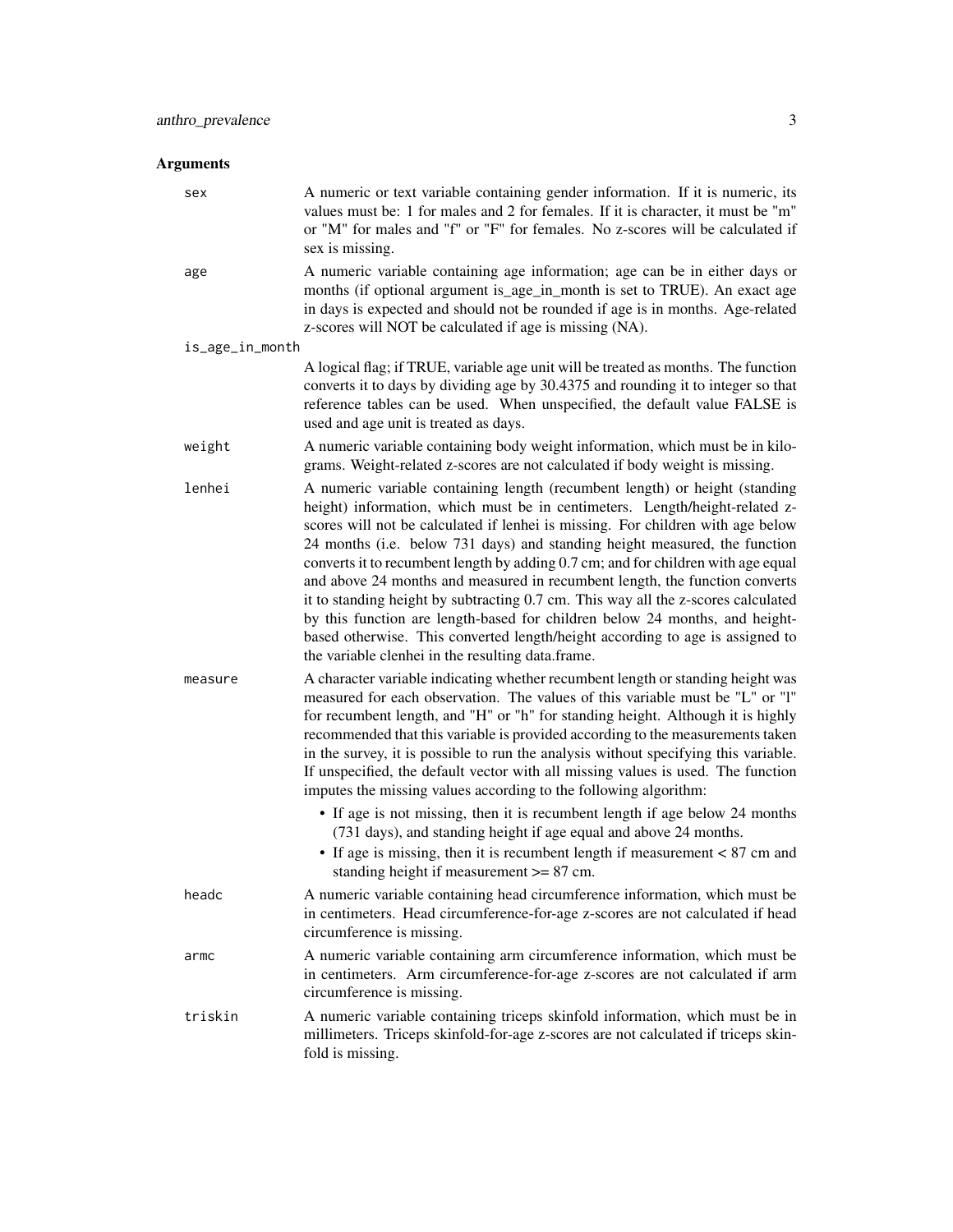<span id="page-3-0"></span>

| subskin   | A numeric variable containing subscapular skinfold information, which must<br>be in millimeters. Subscapular skinfold-for-age z-scores are not calculated if<br>subscapular skinfold is missing.                                                                                                                                                                                                                                                                                                                                                                                                                                                        |
|-----------|---------------------------------------------------------------------------------------------------------------------------------------------------------------------------------------------------------------------------------------------------------------------------------------------------------------------------------------------------------------------------------------------------------------------------------------------------------------------------------------------------------------------------------------------------------------------------------------------------------------------------------------------------------|
| oedema    | The values of this character variable must be "n", "N" or "2" for non-oedema,<br>and "y", "Y", "1" for oedema. Although it is highly recommended that this<br>variable is provided by the survey, it is possible to run the analysis without spec-<br>ifying this variable. If unspecified, the default vector of all "n" with values con-<br>sidered as non-oedema is used. Missing values will be treated as non-oedema.<br>For oedema, weight related z-scores (zwei, zwfl and zbmi) are NOT calculated<br>(set to missing), BUT they are treated as being $\lt$ -3 SD in the weight-related<br>indicator prevalence (anthro_prevalence) estimation. |
| <b>SW</b> | An optional numeric vector containing the sampling weights. If unspecified, the<br>all 1 vector is used, i.e. where all records have equal sampling weights, and<br>un-weighted analysis is performed. Negative values are not allowed.                                                                                                                                                                                                                                                                                                                                                                                                                 |
| cluster   | An optional integer vector representing clusters                                                                                                                                                                                                                                                                                                                                                                                                                                                                                                                                                                                                        |
| strata    | An optional integer vector representing strata                                                                                                                                                                                                                                                                                                                                                                                                                                                                                                                                                                                                          |
| typeres   | An optional integer or character vector representing a type of residence. Any<br>values are accepted, however, "Rural" or "Urban" are preferable for outputs<br>purposes.                                                                                                                                                                                                                                                                                                                                                                                                                                                                               |
| gregion   | An optional integer or character vector representing a geographical region.                                                                                                                                                                                                                                                                                                                                                                                                                                                                                                                                                                             |
| wealthq   | An optional integer or character vector representing wealth quintiles where (1=poor-<br>est; 2,3,4,5=richest). All values can either be NA, or $1, 2, 3, 4, 5$ or $Q1$ , $Q2$ , $Q3$ ,<br>Q4, Q5.                                                                                                                                                                                                                                                                                                                                                                                                                                                       |
| mothered  | An optional integer or character vector representing the education of the mother.<br>Any number of categories is accepted for the analysis, provided sample sizes<br>are sufficient in all categories. However, the common, standard recommended<br>categories are no education, primary school, and secondary school or higher<br>("None", "Primary" and "Secondary"). Note: Mother education refers to the<br>highest level of schooling attained by the mother                                                                                                                                                                                       |
| othergr   | An optional integer or character vector that is of interest for stratified analysis.                                                                                                                                                                                                                                                                                                                                                                                                                                                                                                                                                                    |

#### Details

In this function, all available (non-missing and non-flagged) z-score values are used for each indicatorspecific prevalence estimation (standard analysis).

Note: the function temporarily sets the survey option survey.lonely.psu to "adjust" and then restores the original values.

If not all parameter values have equal length, parameter values will be repeated to match the maximum length of all arguments except is\_age\_in\_month using rep\_len. This happens without warnings.

#### Value

Returns a data.frame with prevalence estimates for the various groups.

The output data frame includes prevalence estimates with corresponding standard errors and confidence intervals, and z-score summary statistics (mean and standard deviation) with most common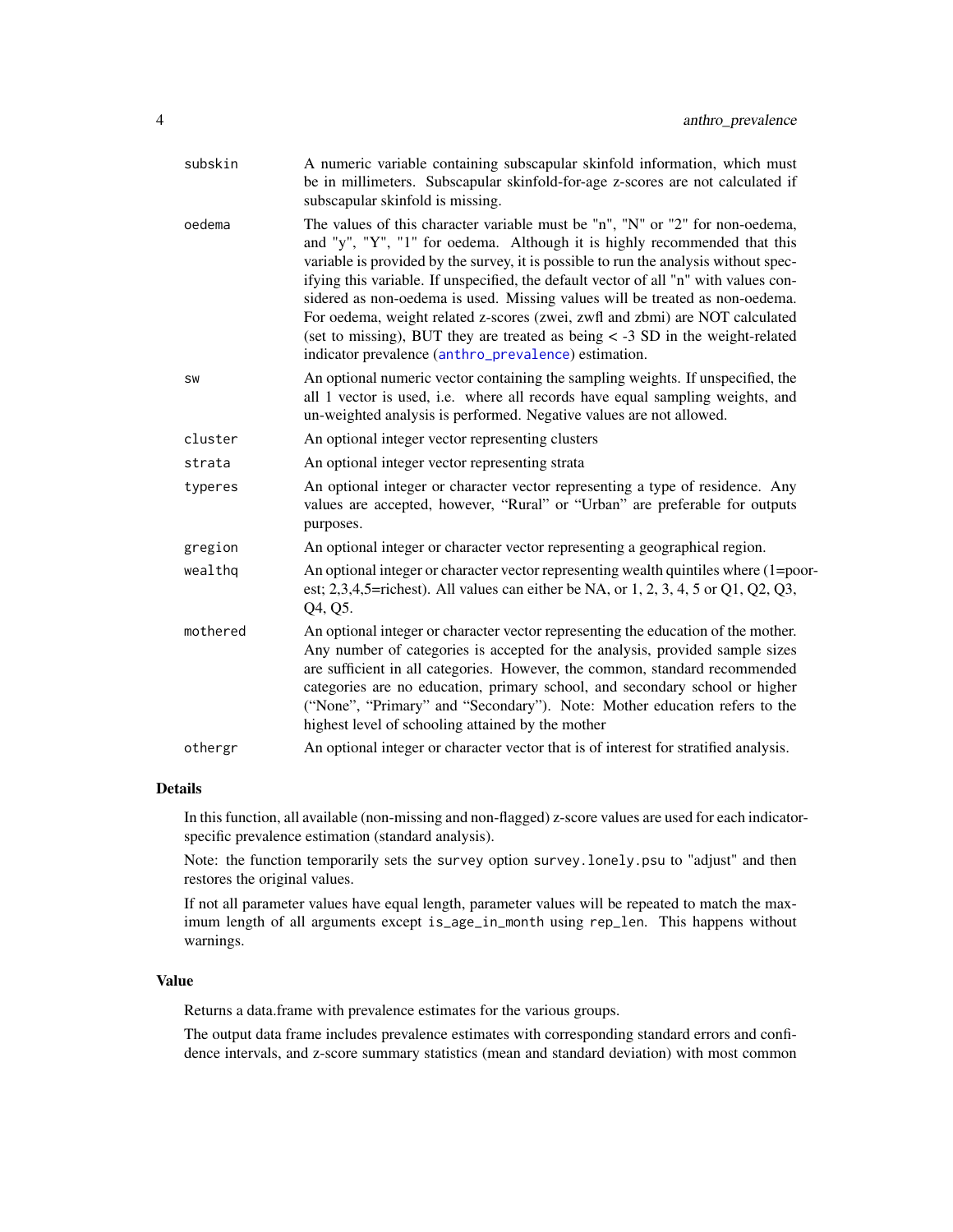cut-offs describing the full index distribution  $(-3, -2, -1, +1, +2, +3)$ , and at disaggregated levels for all available factors (age, sex, type of residence, geographical regions, wealth quintiles, mother education and one additional factor the user is interested in and for which data are available).

The resulting columns are coded with a *prefix*, *a prevalence indicator* and *a suffix*:

#### Prefix:

- HA Height-for-age
- WA Weight-for-age
- WA\_2 Underweight
- BMI Body-mass-index-for-age
- WH Weight-for-height

HA\_WH Height-for-age and weight-for-height combined

#### Prevalence indicator:

- $\overline{\mathbf{3}}$  Prevalence corresponding to < -3 SD
- $\angle$  2 Prevalence corresponding to < -2 SD
- $\angle$  1 Prevalence corresponding to < -1 SD
- 1 Prevalence corresponding to  $> +1$  SD
- 2 Prevalence corresponding to  $> +2$  SD
- 3 Prevalence corresponding to  $> +3$  SD

#### Suffix:

- \_pop Weighted sample size
- \_unwpop Unweighted sample size
- \_r Mean/prevalence
- \_ll lower 95% confidence interval limit
- \_ul upper 95% confidence interval limit
- stdev Standard Deviation
- se Standard error

#### For example:

WHZ\_pop Weight-for-height weighted sample size

HA r Height-for-age z-score mean

WA stdev Weight-for-age z-score Standard Deviation

- WH2<sub>\_</sub>r Prevalence of weight-for-height >+2 SD (overweight)
- WH\_r Mean weight-for-height z-score
- BMI\_2\_se Prevalence of BMI-for-age <-2 SD standard error

BMI\_3\_ll Prevalence of BMI-for-age <-3 SD lower 95% confidence interval limit

HA\_2\_WH\_2\_ul Prevalence of children Height-for-age and weight-for-height combined (stunted & wasted) lower 95% confidence interval limit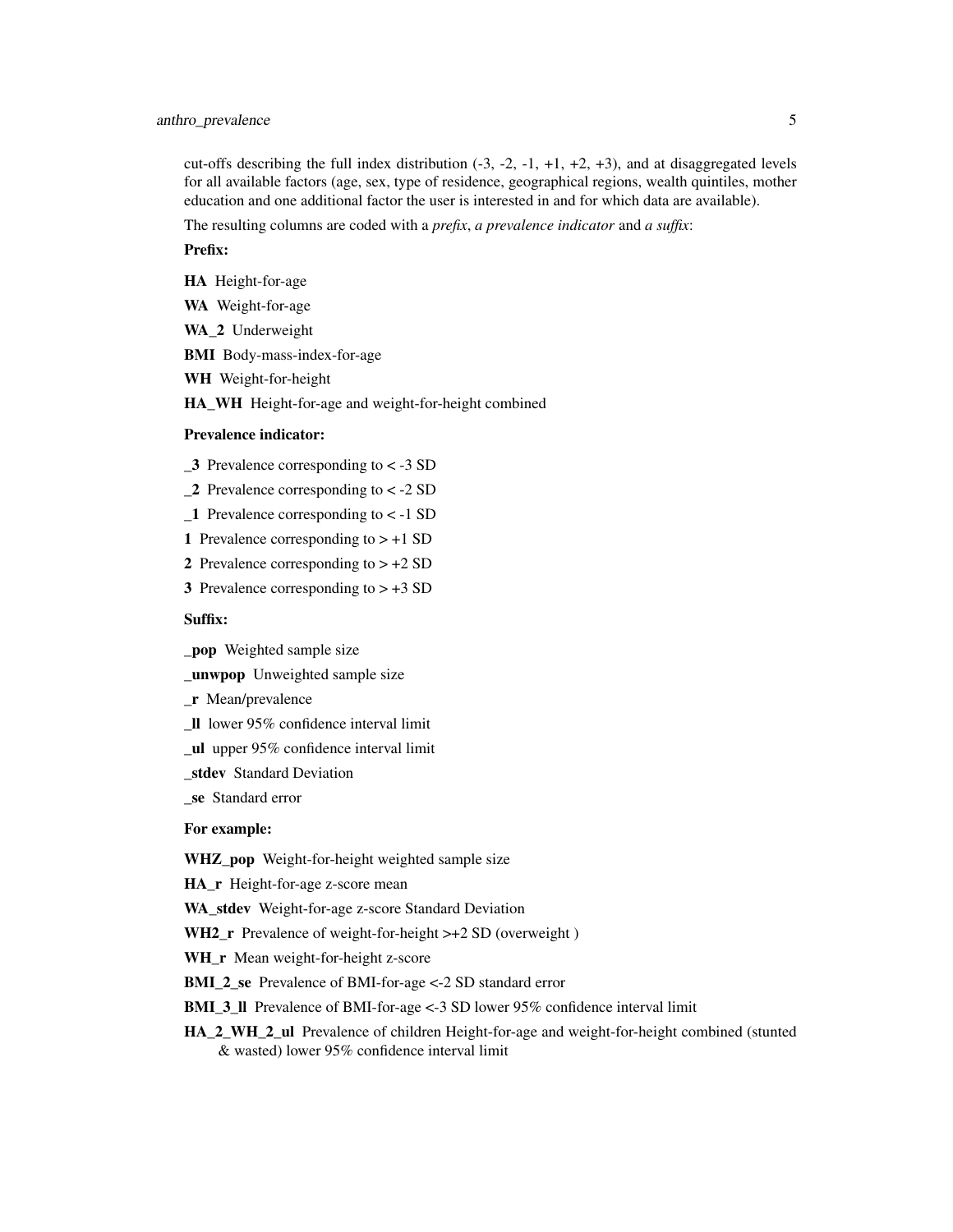#### Examples

library(anthro)

```
# compute the prevalence estimates for 100 random children
# with weight around 15kg and height around 100cm
res <- anthro_prevalence(
 sex = c(1, 2),age = 1000, # days
 weight = rnorm(100, 15, 1),lenhei = rnorm(100, 100, 10),
)
# Height-for-age
# We extract prevalence estimates for <-3SD, <-2SD (Stunting)
# and the z-score mean
col_names <- c("Group", "HAZ_unwpop", "HA_3_r", "HA_2_r", "HA_r")
res <- res[, col_names]
# rename the columns
colnames(res) <- c("Group", "Unweighted N", "-3SD", "-2SD", "z-score mean ")
# note that we only generated data for one age group
res
```
anthro\_zscores *Calculate z-scores for the eight anthropometric indicators*

#### Description

This function calculates z-scores for the eight anthropometric indicators, weight-for- age, length/heightfor-age, weight-for-length/height, body mass index (BMI)-for-age, head circumference-for-age, arm circumference-for-age, triceps skinfold-for-age and subscapular skinfold-for-age based on the WHO Child Growth Standards.

#### Usage

```
anthro_zscores(sex, age = NA_real_, is_age_in_month = FALSE,
 weight = NA_real_, lenhei = NA_real_, measure = NA_character_,
 headc = NA_real_, armc = NA_real_, triskin = NA_real_,
 subskin = NA_real_, oedema = "n")
```
#### Arguments

sex A numeric or text variable containing gender information. If it is numeric, its values must be: 1 for males and 2 for females. If it is character, it must be "m" or "M" for males and "f" or "F" for females. No z-scores will be calculated if sex is missing.

<span id="page-5-0"></span>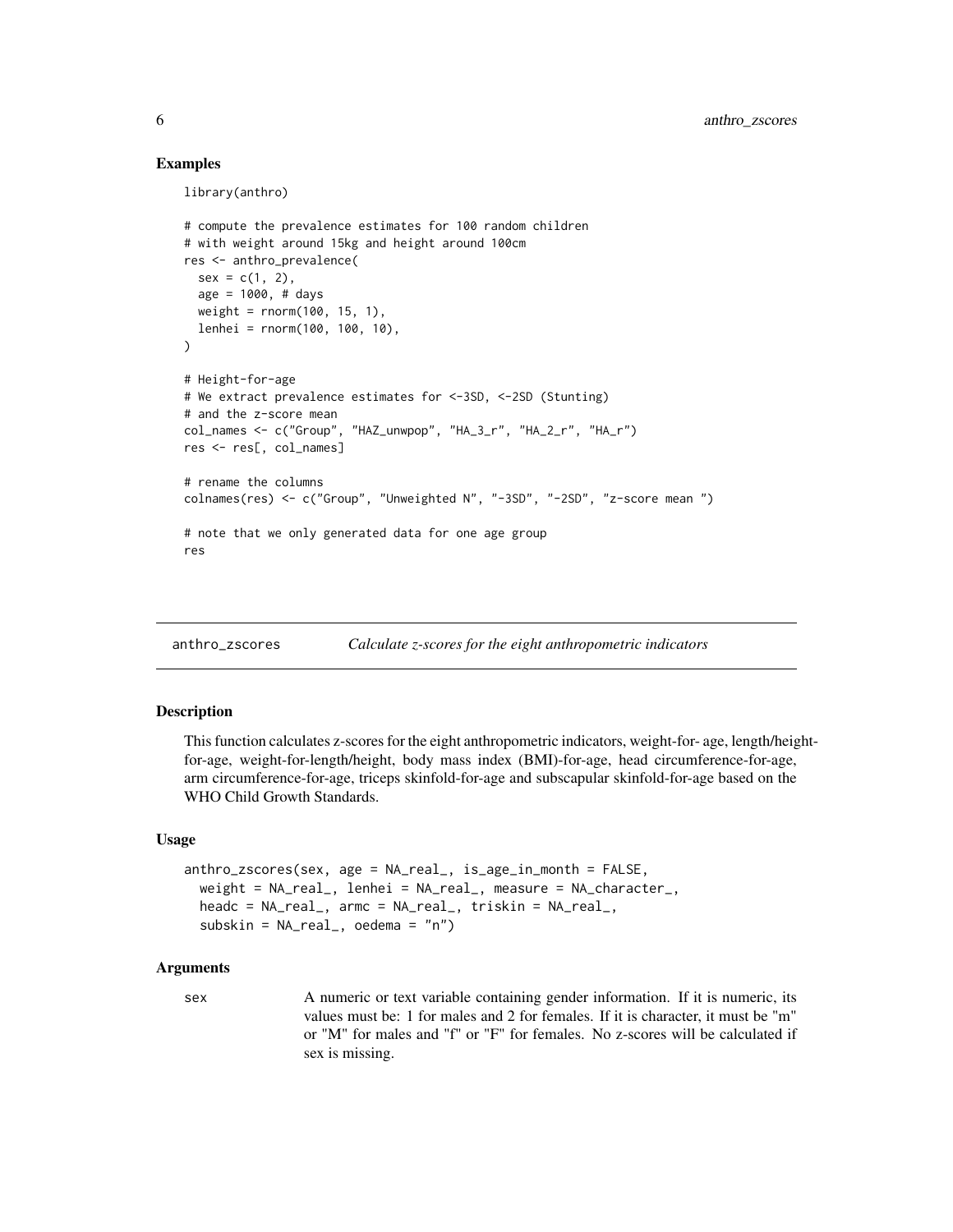| age             | A numeric variable containing age information; age can be in either days or<br>months (if optional argument is_age_in_month is set to TRUE). An exact age<br>in days is expected and should not be rounded if age is in months. Age-related<br>z-scores will NOT be calculated if age is missing (NA).                                                                                                                                                                                                                                                                                                                                                                                                                                                                                                                    |
|-----------------|---------------------------------------------------------------------------------------------------------------------------------------------------------------------------------------------------------------------------------------------------------------------------------------------------------------------------------------------------------------------------------------------------------------------------------------------------------------------------------------------------------------------------------------------------------------------------------------------------------------------------------------------------------------------------------------------------------------------------------------------------------------------------------------------------------------------------|
| is_age_in_month |                                                                                                                                                                                                                                                                                                                                                                                                                                                                                                                                                                                                                                                                                                                                                                                                                           |
|                 | A logical flag; if TRUE, variable age unit will be treated as months. The function<br>converts it to days by dividing age by 30.4375 and rounding it to integer so that<br>reference tables can be used. When unspecified, the default value FALSE is<br>used and age unit is treated as days.                                                                                                                                                                                                                                                                                                                                                                                                                                                                                                                            |
| weight          | A numeric variable containing body weight information, which must be in kilo-<br>grams. Weight-related z-scores are not calculated if body weight is missing.                                                                                                                                                                                                                                                                                                                                                                                                                                                                                                                                                                                                                                                             |
| lenhei          | A numeric variable containing length (recumbent length) or height (standing<br>height) information, which must be in centimeters. Length/height-related z-<br>scores will not be calculated if lenhei is missing. For children with age below<br>24 months (i.e. below 731 days) and standing height measured, the function<br>converts it to recumbent length by adding 0.7 cm; and for children with age equal<br>and above 24 months and measured in recumbent length, the function converts<br>it to standing height by subtracting 0.7 cm. This way all the z-scores calculated<br>by this function are length-based for children below 24 months, and height-<br>based otherwise. This converted length/height according to age is assigned to<br>the variable clenhei in the resulting data.frame.                 |
| measure         | A character variable indicating whether recumbent length or standing height was<br>measured for each observation. The values of this variable must be "L" or "l"<br>for recumbent length, and "H" or "h" for standing height. Although it is highly<br>recommended that this variable is provided according to the measurements taken<br>in the survey, it is possible to run the analysis without specifying this variable.<br>If unspecified, the default vector with all missing values is used. The function<br>imputes the missing values according to the following algorithm:<br>• If age is not missing, then it is recumbent length if age below 24 months<br>(731 days), and standing height if age equal and above 24 months.<br>• If age is missing, then it is recumbent length if measurement $< 87$ cm and |
| headc           | standing height if measurement $>= 87$ cm.<br>A numeric variable containing head circumference information, which must be<br>in centimeters. Head circumference-for-age z-scores are not calculated if head<br>circumference is missing.                                                                                                                                                                                                                                                                                                                                                                                                                                                                                                                                                                                  |
| armc            | A numeric variable containing arm circumference information, which must be<br>in centimeters. Arm circumference-for-age z-scores are not calculated if arm<br>circumference is missing.                                                                                                                                                                                                                                                                                                                                                                                                                                                                                                                                                                                                                                   |
| triskin         | A numeric variable containing triceps skinfold information, which must be in<br>millimeters. Triceps skinfold-for-age z-scores are not calculated if triceps skin-<br>fold is missing.                                                                                                                                                                                                                                                                                                                                                                                                                                                                                                                                                                                                                                    |
| subskin         | A numeric variable containing subscapular skinfold information, which must<br>be in millimeters. Subscapular skinfold-for-age z-scores are not calculated if<br>subscapular skinfold is missing.                                                                                                                                                                                                                                                                                                                                                                                                                                                                                                                                                                                                                          |
| oedema          | The values of this character variable must be "n", "N" or "2" for non-oedema,<br>and "y", "Y", "1" for oedema. Although it is highly recommended that this                                                                                                                                                                                                                                                                                                                                                                                                                                                                                                                                                                                                                                                                |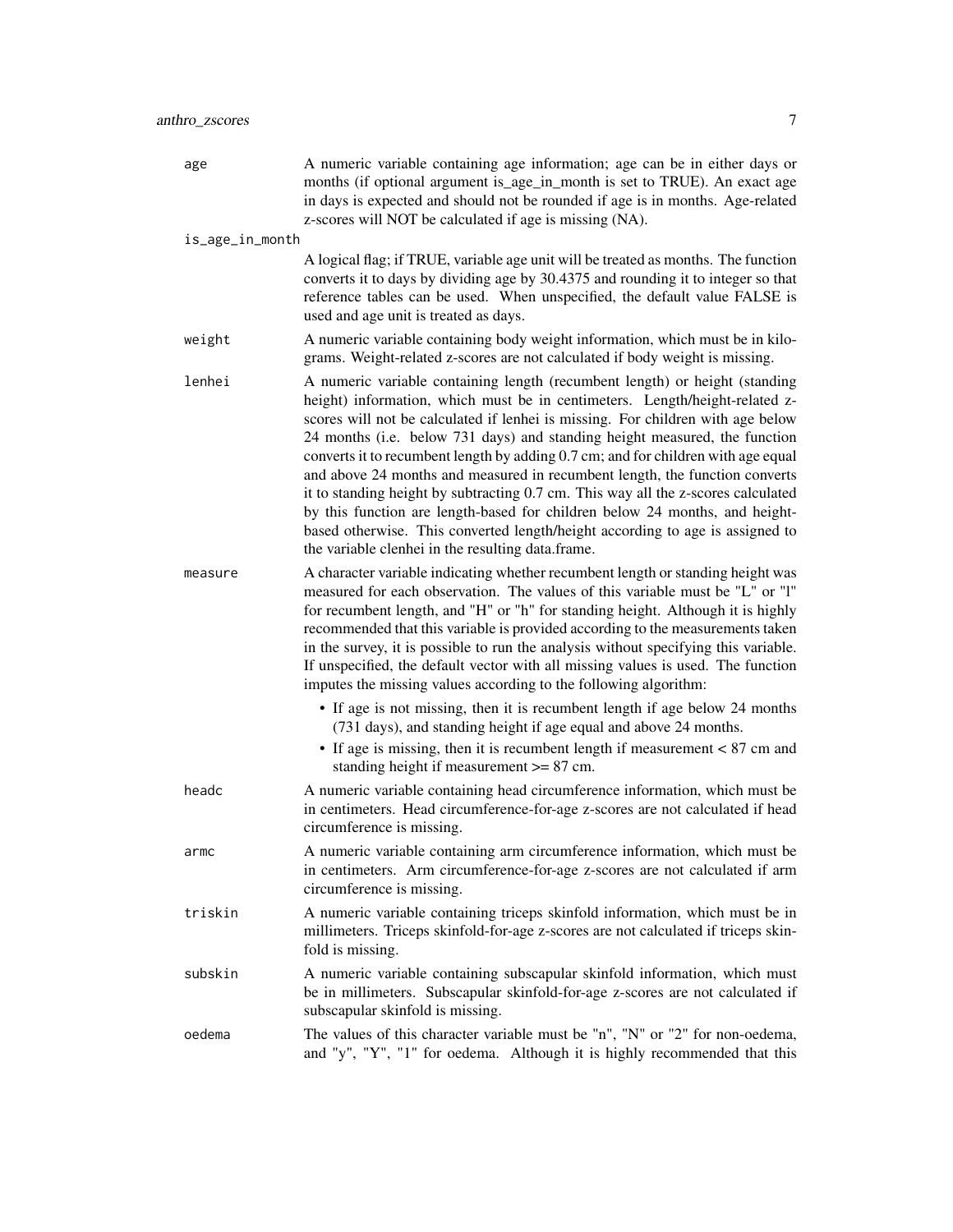<span id="page-7-0"></span>variable is provided by the survey, it is possible to run the analysis without specifying this variable. If unspecified, the default vector of all "n" with values considered as non-oedema is used. Missing values will be treated as non-oedema. For oedema, weight related z-scores (zwei, zwfl and zbmi) are NOT calculated (set to missing), BUT they are treated as being < -3 SD in the weight-related indicator prevalence ([anthro\\_prevalence](#page-1-1)) estimation.

#### Value

A data.frame with three types of columns. Columns starting with a "c" are cleaned versions of the input arguments. Columns beginning with a "z" are the respective z-scores and columns prefixed by a "f" indicate if these z-scores are flagged (integers). The number of rows is given by the length of the input arguments.

The following columns are returned:

- clenhei converted length/height for deriving z-score
- cbmi BMI value based on length/height given by clenhei
- zlen Length/Height-for-age z-score
- flen 1, if abs(zlen)  $> 6$
- zwei Weight-for-age z-score
- fwei 1, if zwei  $\lt$  -6 or zwei  $> 5$
- zwfl Weight-for-length/height z-score
- fwfl 1, if abs( $zwf1$ ) > 5
- zbmi BMI-for-age z-score
- fbmi 1, if  $abs(zbmi) > 5$
- zhc Head circumference-for-age z-score
- fhc 1, if abs(zhc)  $> 5$
- zac Arm circumference-for-age z-score
- fac 1, if abs(zac)  $> 5$
- zts Triceps skinfold-for-age z-score
- fts 1, if abs(zts)  $> 5$
- zss Subscapular skinfold-for-age z-score
- fss 1, if abs( $zss$ ) > 5

If not all parameter values have equal length, parameter values will be repeated to match the maximum length of all arguments except is\_age\_in\_month using rep\_len. This happens without warnings.

Z-scores are only computed for children older than 60 months (age in months  $\leq 60$ )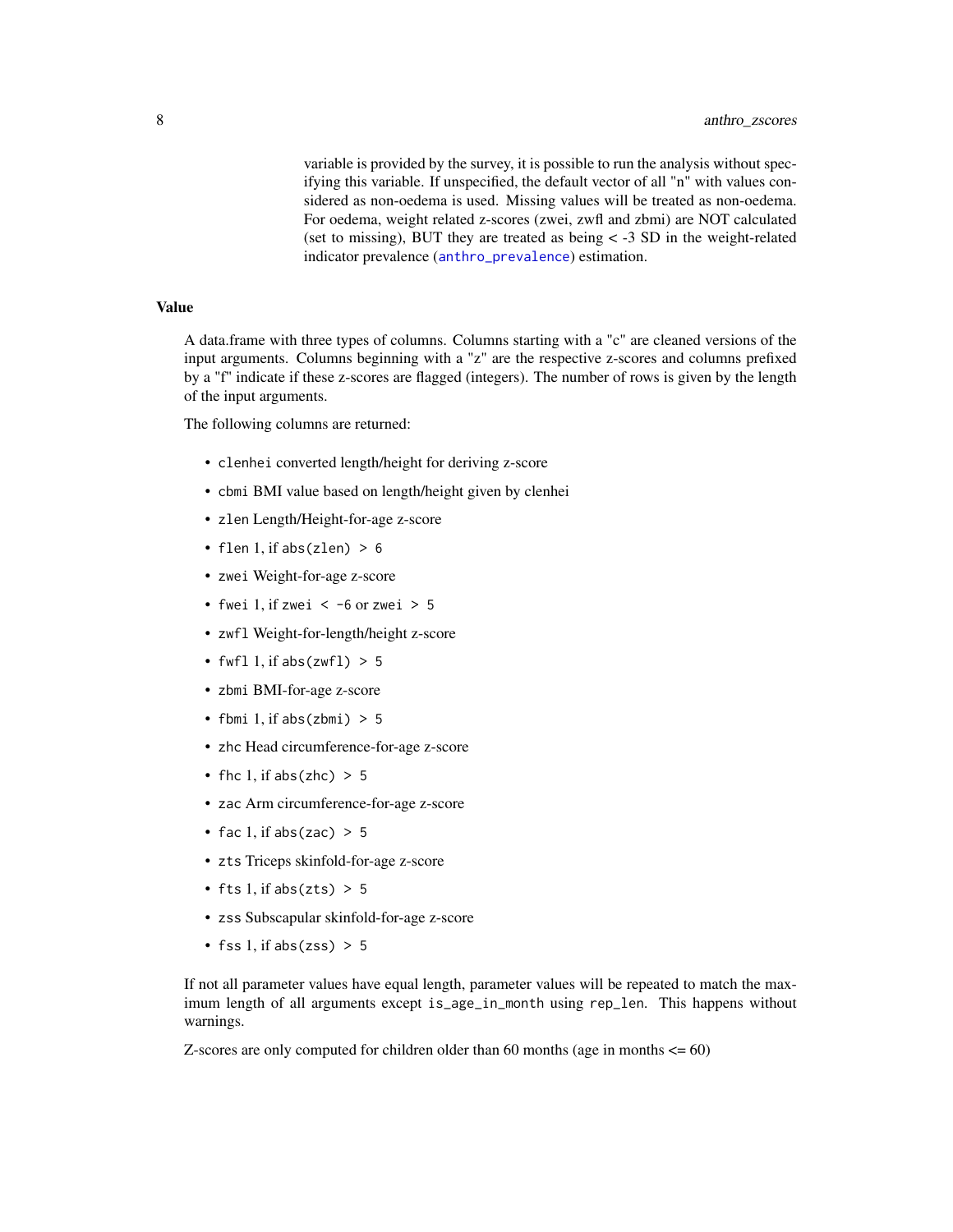#### References

WHO Multicentre Growth Reference Study Group (2006). WHO Child Growth Standards: Length/heightfor-age, weight-for-age, weight-for-length, weight-for-height and body mass index-for-age: Methods and development. Geneva: World Health Organization; pp 312. (web site: http://www.who.int/childgrowth/publications/en/  $\mathcal{L}$ 

WHO Multicentre Growth Reference Study Group (2007). WHO Child Growth Standards: Head circumference-for-age, arm circumference-for-age, triceps skinfold-for-age and subscapular skinfoldfor-age: Methods and development. Geneva: World Health Organization; pp 217. (web site: http://www.who.int/childgrowth/publications/en/ )

#### Examples

```
# you can either use the function to compute zscores for specific values
anthro_zscores(sex = "f", age = 10, is_age_in_month = TRUE, weight = 10)
```

```
# values will be recycled so not all input values need to be of the same length
anthro_zscores(sex = "f", age = c(10, 20, 30), weight = 10)
```

```
# or use it with a compute dataset
## Not run:
your_data_set <- read.csv("<your survey>.csv")
with(your_data_set,
     anthro_zscores(sex = sex, age = age_in_days,
                    weight = weight, lenhei = lenhei))
```
## End(Not run)